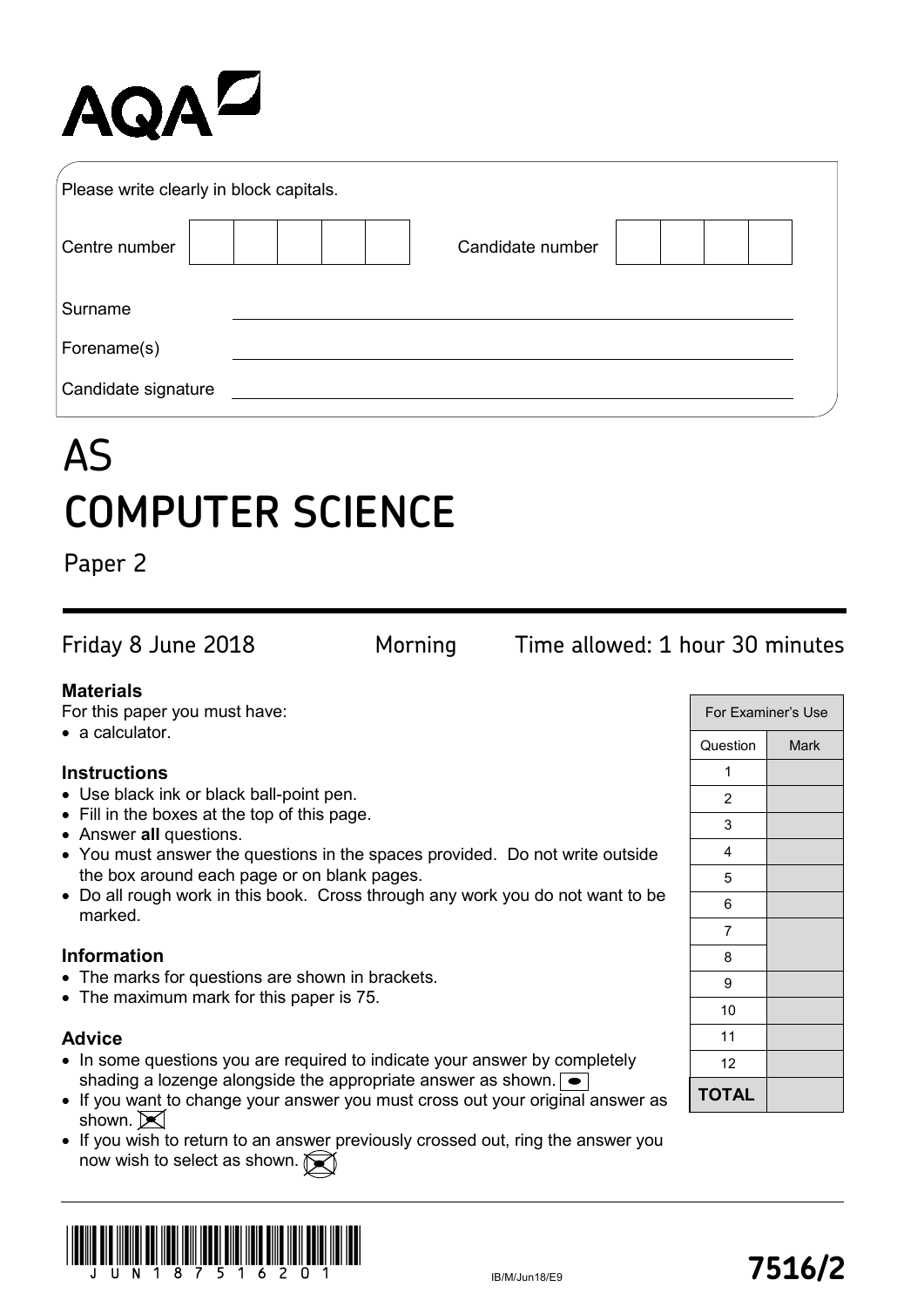|                              |                                                                                               |                   | Answer all questions in the spaces provided.                                                                                                                                                                                                                                                                 | Do not write<br>outside the<br>box |
|------------------------------|-----------------------------------------------------------------------------------------------|-------------------|--------------------------------------------------------------------------------------------------------------------------------------------------------------------------------------------------------------------------------------------------------------------------------------------------------------|------------------------------------|
| $\mathbf 1$<br>$\mathbf 0$   |                                                                                               |                   | Table 1 describes some sets of numbers.                                                                                                                                                                                                                                                                      |                                    |
|                              |                                                                                               |                   | Table 1                                                                                                                                                                                                                                                                                                      |                                    |
|                              |                                                                                               | A                 | A set of numbers that represent all possible real world<br>quantities.                                                                                                                                                                                                                                       |                                    |
|                              |                                                                                               | B                 | A set of numbers that can be written as fractions (ratios<br>of integers).                                                                                                                                                                                                                                   |                                    |
|                              |                                                                                               | $\mathbf C$       | A set of numbers that cannot be written as fractions<br>(ratios of integers).                                                                                                                                                                                                                                |                                    |
| 0<br>$\mathbf{2}$<br>0<br>1. | set of real numbers.<br>A<br>$\circ$<br>set of irrational numbers.<br>$\mathbf{A}$<br>$\circ$ | B<br>$\mathbf{B}$ | Shade in one lozenge to indicate which of the descriptions in Table 1 describes the<br>[1 mark]<br>$\mathbf c$<br>$\circ$<br>$\circlearrowright$<br>Shade in one lozenge to indicate which of the descriptions in Table 1 describes the<br>[1 mark]<br>$\vert \mathbf{c} \vert \circ$<br>$\circlearrowright$ | 2                                  |

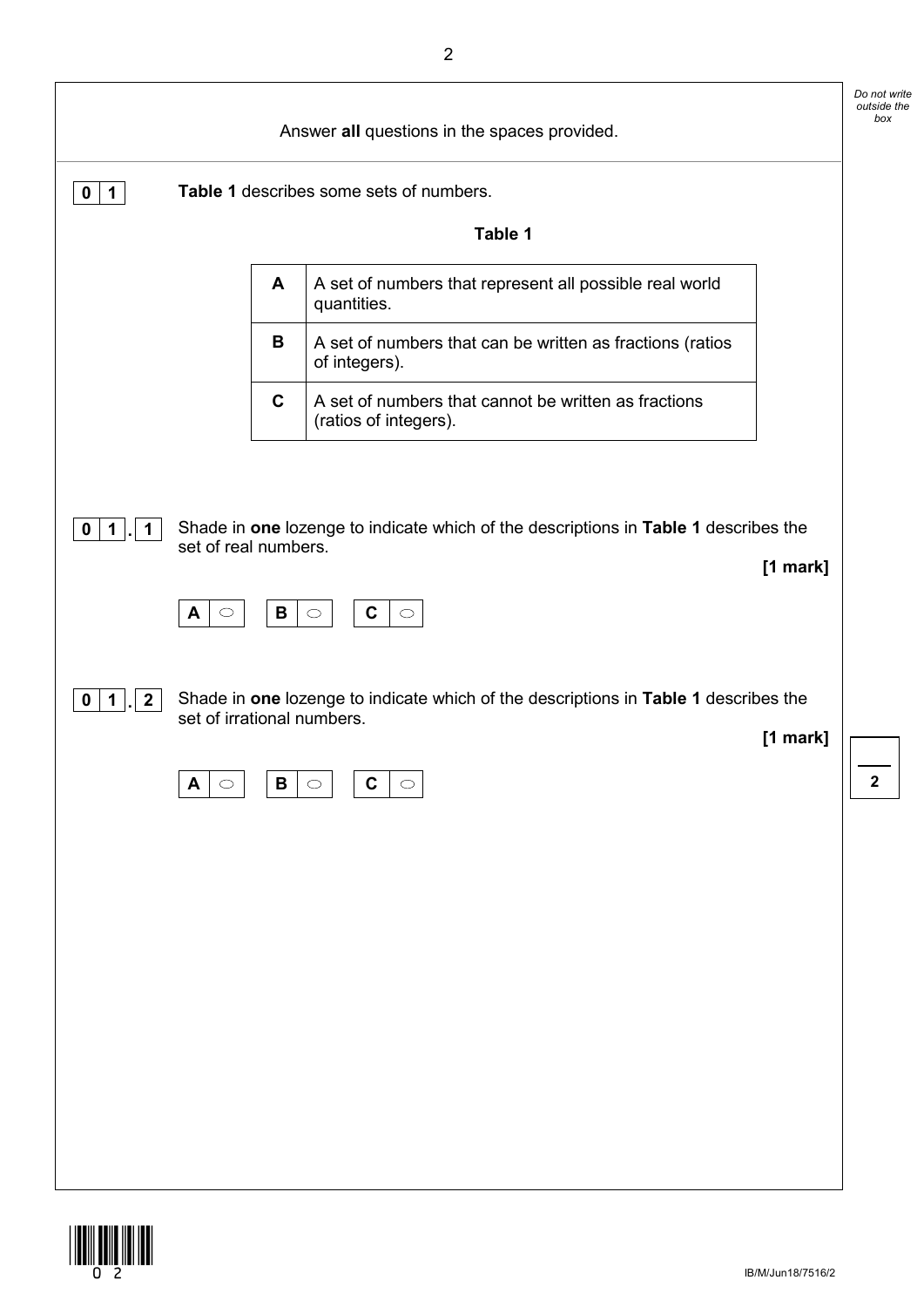| $\mathbf{2}$<br>0<br>1. |                                    |                | Table 2 lists five different quantities of memory, each measured using different units.                                                                       |           | Do not write<br>outside the<br>box |
|-------------------------|------------------------------------|----------------|---------------------------------------------------------------------------------------------------------------------------------------------------------------|-----------|------------------------------------|
|                         | representing the largest quantity. |                | Place the quantities of memory into order by writing the numbers 1 to 5 in the<br>Position column of Table 2, with 1 representing the smallest quantity and 5 |           |                                    |
|                         |                                    |                |                                                                                                                                                               | [2 marks] |                                    |
|                         |                                    | <b>Table 2</b> |                                                                                                                                                               |           |                                    |
|                         |                                    | Quantity       | <b>Position</b>                                                                                                                                               |           |                                    |
|                         |                                    | 3 kilobytes    |                                                                                                                                                               |           |                                    |
|                         |                                    | 2 mebibytes    |                                                                                                                                                               |           |                                    |
|                         |                                    | 2 bytes        |                                                                                                                                                               |           |                                    |
|                         |                                    | 2 megabytes    |                                                                                                                                                               |           |                                    |
|                         |                                    | 20 bits        |                                                                                                                                                               |           |                                    |
|                         |                                    |                |                                                                                                                                                               |           |                                    |
|                         |                                    |                |                                                                                                                                                               | [2 marks] |                                    |
|                         |                                    |                | Answer in hexadecimal <b>contained Answer</b> in hexadecimal                                                                                                  |           |                                    |

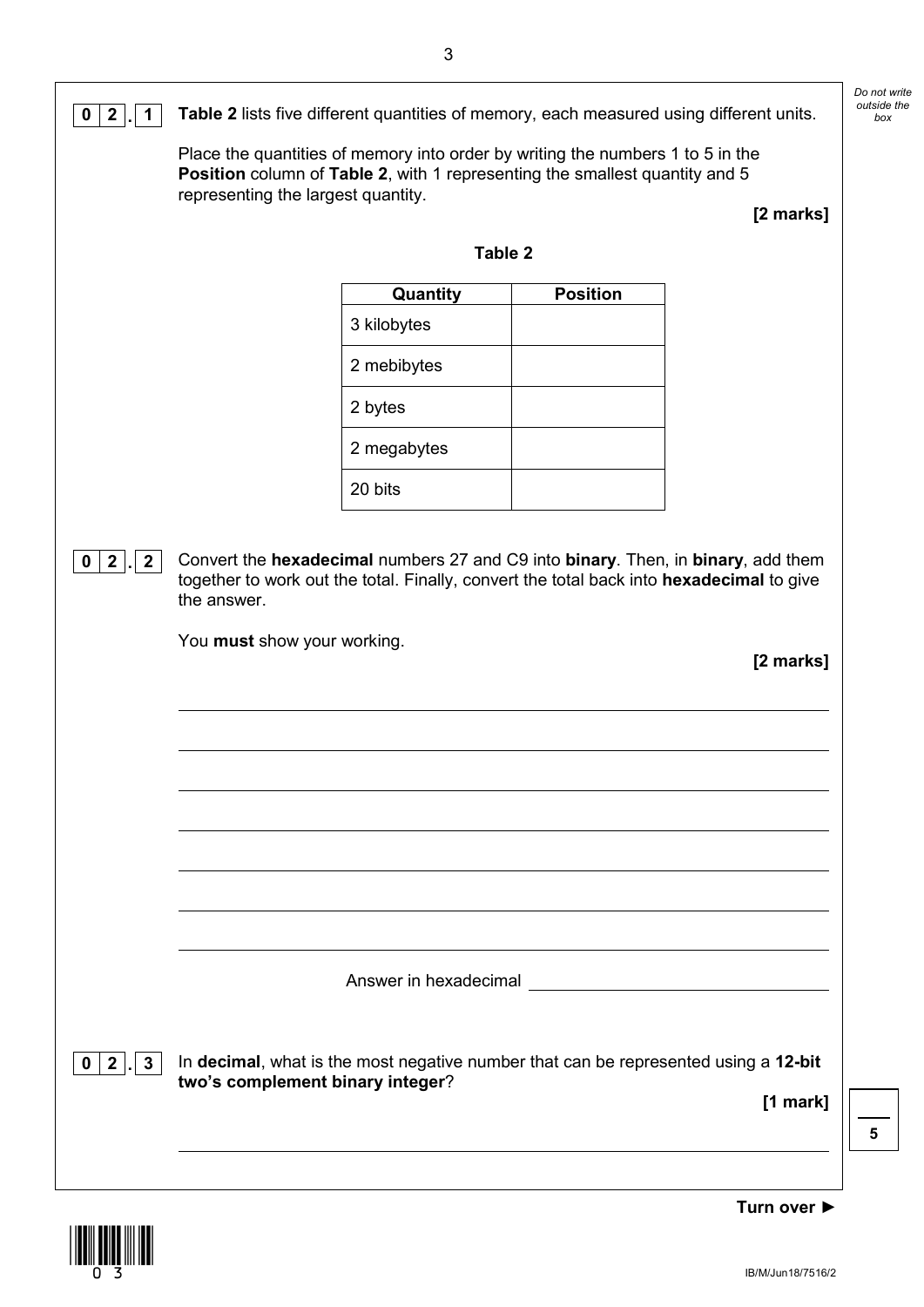| $\mathbf{3}$<br>0<br>$\mathbf 1$              | Describe the difference between analogue and digital data.<br>[2 marks]                         | Do not write<br>outside the<br>box |
|-----------------------------------------------|-------------------------------------------------------------------------------------------------|------------------------------------|
|                                               |                                                                                                 |                                    |
|                                               |                                                                                                 |                                    |
|                                               | Two methods of representing music digitally are as sampled sound and using MIDI.                |                                    |
| $\mathbf{3}$<br>$\overline{2}$<br>$\mathbf 0$ | State two advantages of representing music using MIDI instead of as sampled sound.<br>[2 marks] |                                    |
|                                               |                                                                                                 |                                    |
|                                               |                                                                                                 |                                    |
|                                               |                                                                                                 | 4                                  |
|                                               |                                                                                                 |                                    |
|                                               |                                                                                                 |                                    |
|                                               |                                                                                                 |                                    |
|                                               |                                                                                                 |                                    |
|                                               |                                                                                                 |                                    |

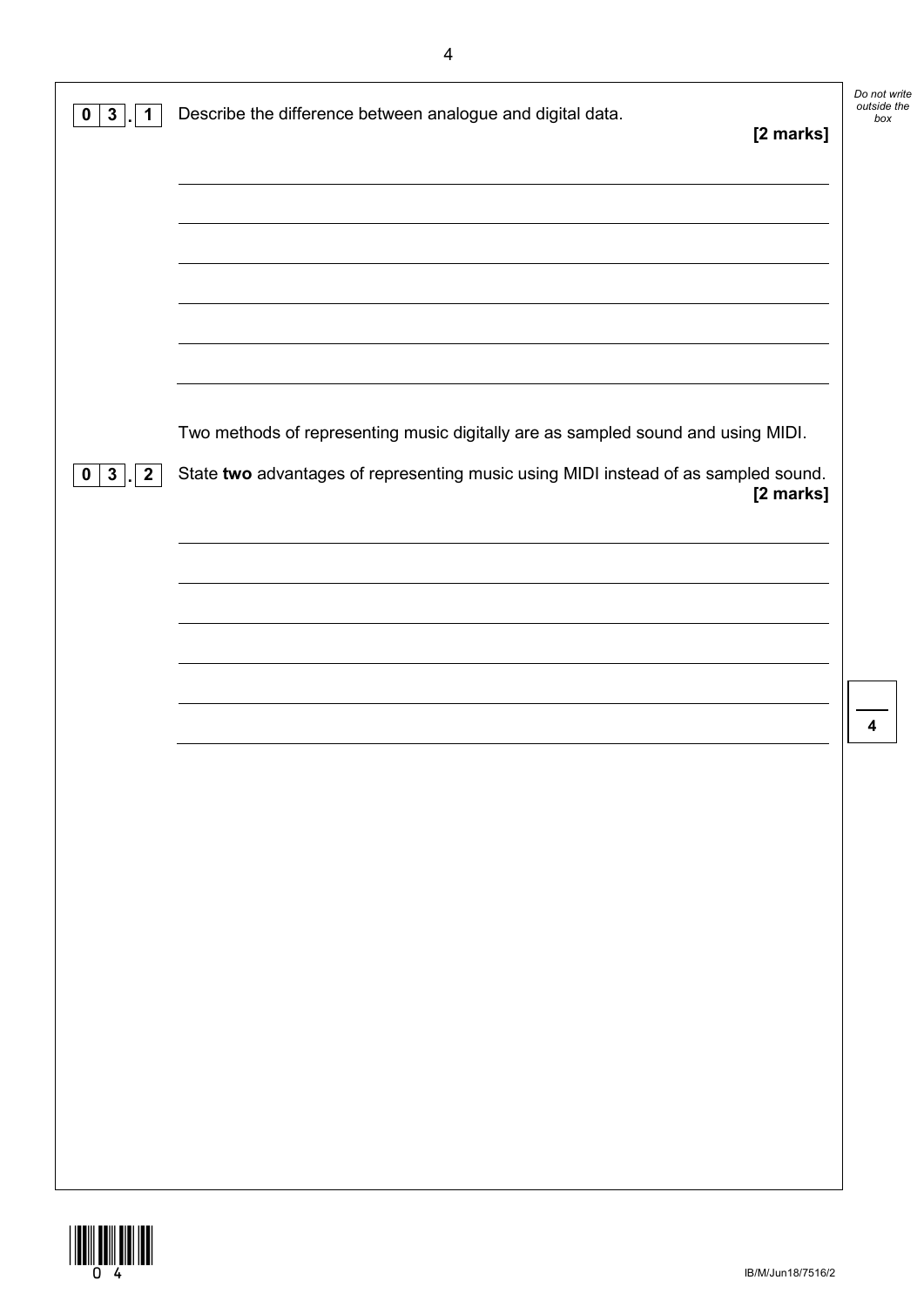| A sensitive message could be encrypted using either the Vernam cipher or the<br>$\mathbf{2}$<br>4<br>Caesar cipher.<br>Explain why the Vernam cipher is a better choice.<br>[2 marks]<br>The bit pattern 1010011 1001111 1001110 represents the string 'SON' in 7-bit ASCII.<br>The bit pattern 1000001 represents the character 'A' in 7-bit ASCII and other<br>characters follow on from this in sequence. For example, the bit pattern 1001000<br>represents the character 'H'.<br>What bit pattern results from encrypting the string 'SON' using a Vernam cipher with<br>the key 'HOG'?<br>You must show your working. | $\mathbf 0$<br>4<br>$\mathbf 1$ | What is encryption?<br>[1 mark] |
|-----------------------------------------------------------------------------------------------------------------------------------------------------------------------------------------------------------------------------------------------------------------------------------------------------------------------------------------------------------------------------------------------------------------------------------------------------------------------------------------------------------------------------------------------------------------------------------------------------------------------------|---------------------------------|---------------------------------|
| [3 marks]                                                                                                                                                                                                                                                                                                                                                                                                                                                                                                                                                                                                                   | $\mathbf 0$                     |                                 |
|                                                                                                                                                                                                                                                                                                                                                                                                                                                                                                                                                                                                                             |                                 |                                 |
|                                                                                                                                                                                                                                                                                                                                                                                                                                                                                                                                                                                                                             |                                 |                                 |
|                                                                                                                                                                                                                                                                                                                                                                                                                                                                                                                                                                                                                             | 0  4   3                        |                                 |
|                                                                                                                                                                                                                                                                                                                                                                                                                                                                                                                                                                                                                             |                                 |                                 |
|                                                                                                                                                                                                                                                                                                                                                                                                                                                                                                                                                                                                                             |                                 |                                 |
|                                                                                                                                                                                                                                                                                                                                                                                                                                                                                                                                                                                                                             |                                 |                                 |
|                                                                                                                                                                                                                                                                                                                                                                                                                                                                                                                                                                                                                             |                                 |                                 |

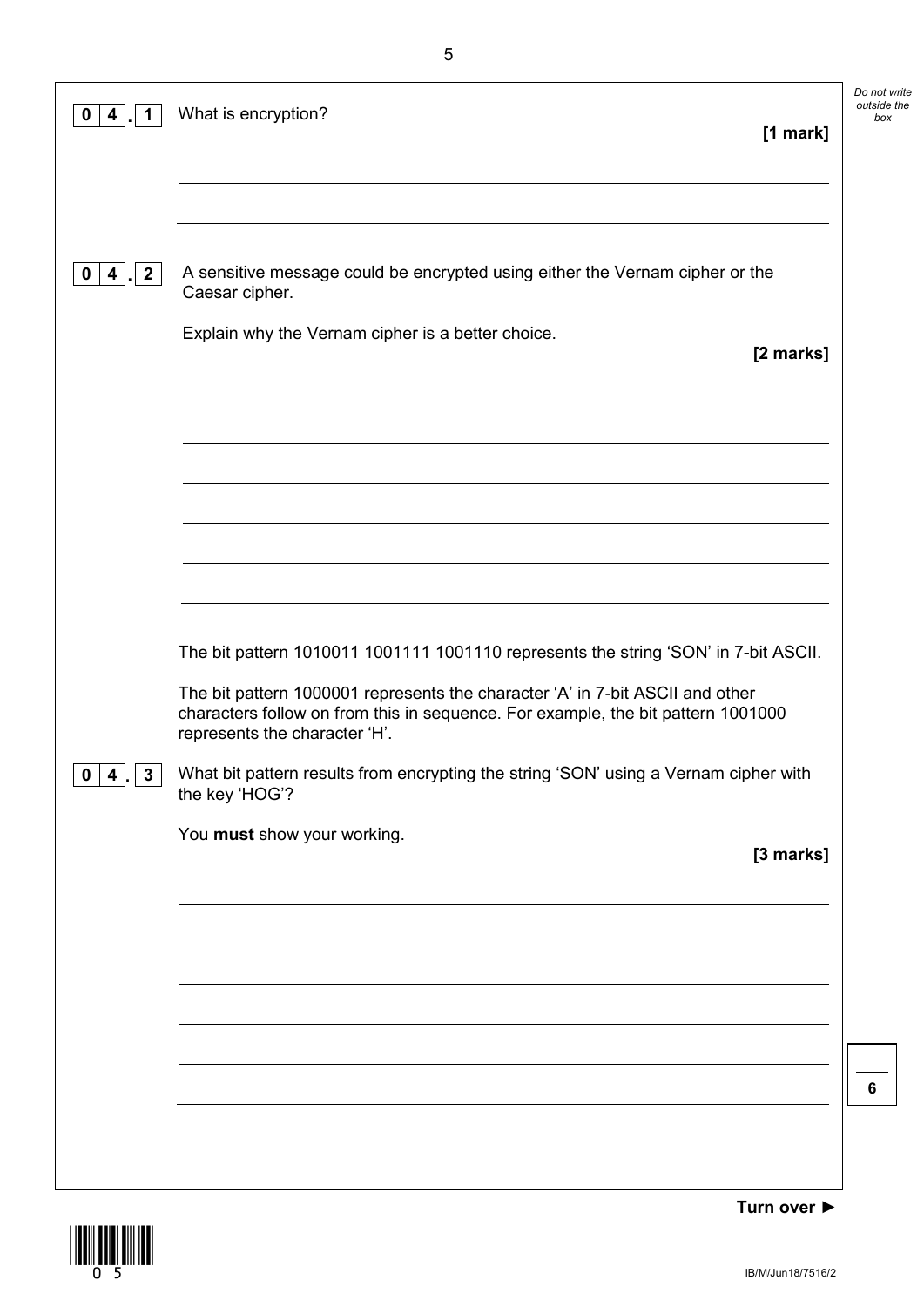| $5\phantom{.0}$<br>0                                   | An operating system is a type of software.                                                                                   | Do not write<br>outside the<br>box |
|--------------------------------------------------------|------------------------------------------------------------------------------------------------------------------------------|------------------------------------|
| $\overline{\mathbf{5}}$<br>$\mathbf{0}$<br>$\mathbf 1$ | Shade one lozenge to indicate which category of software an operating system<br>belongs to.                                  |                                    |
|                                                        | [1 mark]<br>Application software<br><b>Translation software</b><br>System software<br>$\bigcirc$<br>$\bigcirc$<br>$\bigcirc$ |                                    |
| $\overline{2}$<br>$5\phantom{.0}$<br>0                 | State one resource that the operating system manages.<br>$[1$ mark]                                                          |                                    |
| 5 <sub>1</sub><br>$\mathbf{3}$<br>$\mathbf{0}$         | State one role of the operating system, other than resource management.<br>[1 mark]                                          |                                    |
|                                                        |                                                                                                                              | $\mathbf 3$                        |
|                                                        |                                                                                                                              |                                    |
|                                                        |                                                                                                                              |                                    |
|                                                        |                                                                                                                              |                                    |
|                                                        |                                                                                                                              |                                    |
|                                                        |                                                                                                                              |                                    |



 $\mathbf{I}$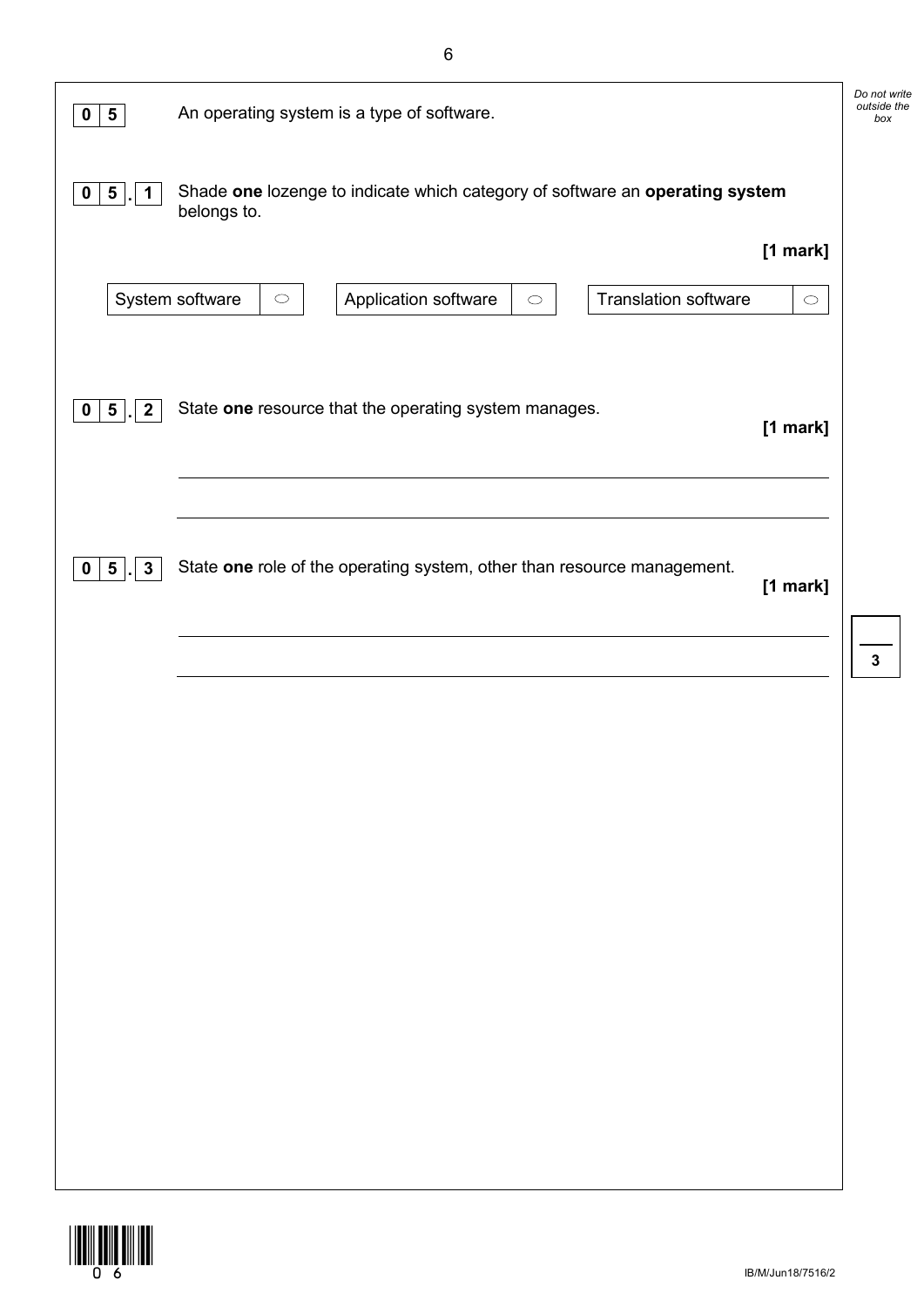| 6<br>0<br>1                            | What is the stored program concept?<br>[2 marks]                                                                    | Do not write<br>outside the<br>box |
|----------------------------------------|---------------------------------------------------------------------------------------------------------------------|------------------------------------|
|                                        |                                                                                                                     |                                    |
|                                        |                                                                                                                     |                                    |
|                                        |                                                                                                                     |                                    |
|                                        |                                                                                                                     |                                    |
|                                        |                                                                                                                     |                                    |
|                                        | Ella writes a program on her home computer and compiles it into an executable file.                                 |                                    |
| $\overline{2}$<br>$6\overline{6}$<br>0 | Ella's executable file will not run on Josephine's computer because the two computers<br>have different processors. |                                    |
|                                        | Explain why having different processors may have caused this problem.<br>[2 marks]                                  |                                    |
|                                        |                                                                                                                     |                                    |
|                                        |                                                                                                                     |                                    |
|                                        |                                                                                                                     |                                    |
|                                        |                                                                                                                     |                                    |
|                                        |                                                                                                                     |                                    |
|                                        | Turn over for the next question                                                                                     |                                    |
|                                        |                                                                                                                     |                                    |
|                                        |                                                                                                                     |                                    |



*Do not write*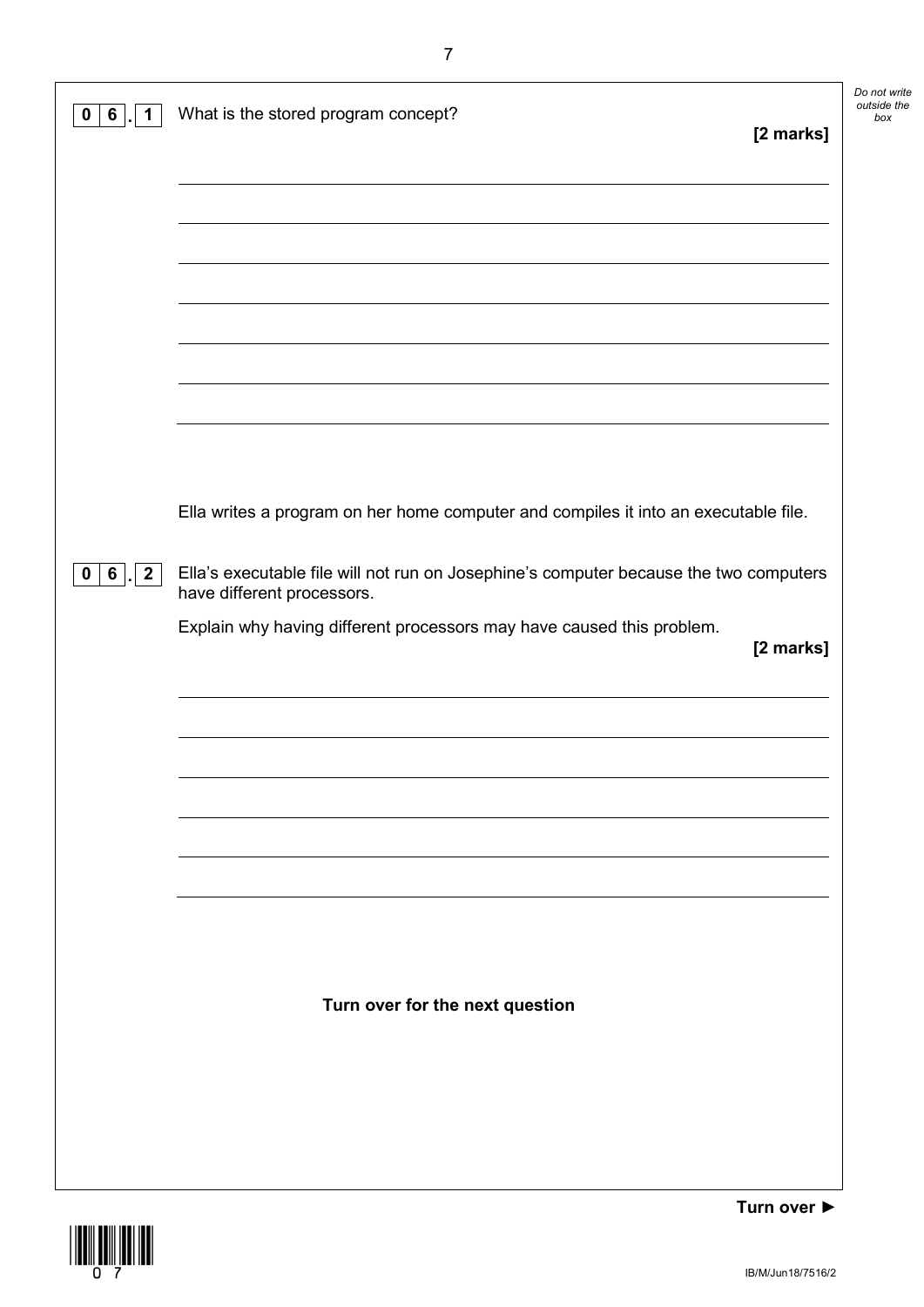|                       | The processor in Ella's computer has four cores running at 2.8 GHz and the processor<br>in Josephine's computer has one core running at 3.2 GHz.      | Do not write<br>outside the<br>box |
|-----------------------|-------------------------------------------------------------------------------------------------------------------------------------------------------|------------------------------------|
| 0   6<br>$\mathbf{3}$ | Considering these differences, explain why Josephine's computer might be able to<br>complete a particular task more quickly than Ella's.<br>[2 marks] |                                    |
|                       |                                                                                                                                                       |                                    |
|                       |                                                                                                                                                       |                                    |
|                       |                                                                                                                                                       |                                    |
|                       |                                                                                                                                                       |                                    |
|                       |                                                                                                                                                       |                                    |
|                       |                                                                                                                                                       |                                    |
|                       |                                                                                                                                                       | 6                                  |
|                       |                                                                                                                                                       |                                    |
|                       |                                                                                                                                                       |                                    |
|                       |                                                                                                                                                       |                                    |
|                       |                                                                                                                                                       |                                    |
|                       |                                                                                                                                                       |                                    |
|                       |                                                                                                                                                       |                                    |
|                       |                                                                                                                                                       |                                    |
|                       |                                                                                                                                                       |                                    |
|                       |                                                                                                                                                       |                                    |
|                       |                                                                                                                                                       |                                    |
|                       |                                                                                                                                                       |                                    |
|                       |                                                                                                                                                       |                                    |
|                       |                                                                                                                                                       |                                    |
|                       |                                                                                                                                                       |                                    |
|                       |                                                                                                                                                       |                                    |
|                       |                                                                                                                                                       |                                    |
|                       |                                                                                                                                                       |                                    |
|                       |                                                                                                                                                       |                                    |
|                       |                                                                                                                                                       |                                    |

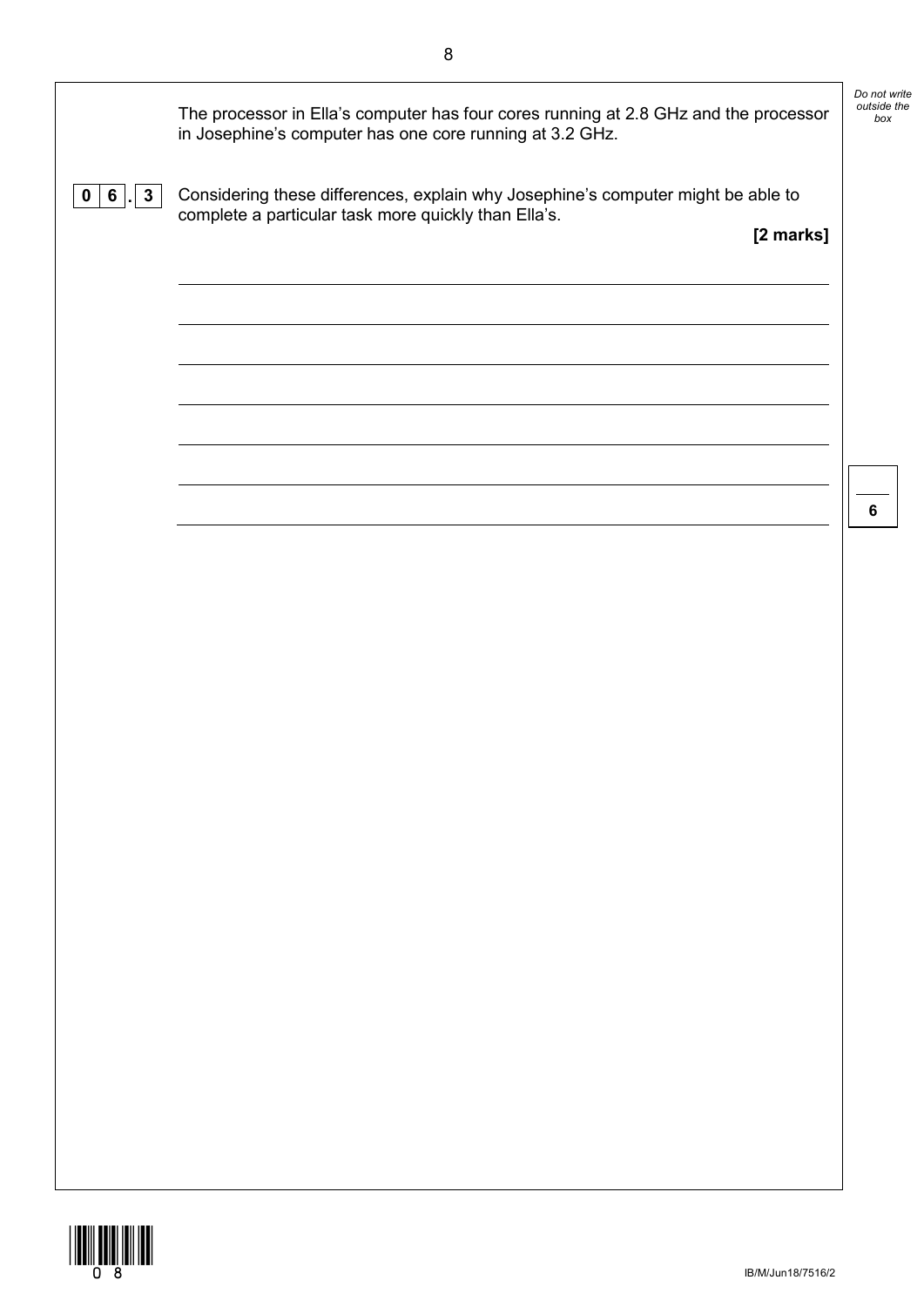| $\overline{7}$<br>$\mathbf 0$ | A company employs a team of programmers to develop software to control a fleet of<br>driverless cars, providing a taxi service for clients in a large city.                                                | Do not write<br>outside the<br>box |
|-------------------------------|------------------------------------------------------------------------------------------------------------------------------------------------------------------------------------------------------------|------------------------------------|
| 7<br>0                        | Discuss a range of moral, ethical, legal and cultural issues that the programmers may<br>need to consider whilst developing the service and that may arise during the use of<br>the service by the public. |                                    |
|                               | In your answer you will be assessed on your ability to follow a line of reasoning to<br>produce a coherent, relevant and structured response.<br>[9 marks]                                                 |                                    |
|                               |                                                                                                                                                                                                            |                                    |
|                               |                                                                                                                                                                                                            |                                    |
|                               |                                                                                                                                                                                                            |                                    |
|                               |                                                                                                                                                                                                            |                                    |
|                               |                                                                                                                                                                                                            |                                    |
|                               |                                                                                                                                                                                                            |                                    |
|                               |                                                                                                                                                                                                            |                                    |
|                               |                                                                                                                                                                                                            |                                    |
|                               |                                                                                                                                                                                                            |                                    |
|                               |                                                                                                                                                                                                            |                                    |
|                               |                                                                                                                                                                                                            |                                    |
|                               |                                                                                                                                                                                                            |                                    |



**Turn over ►**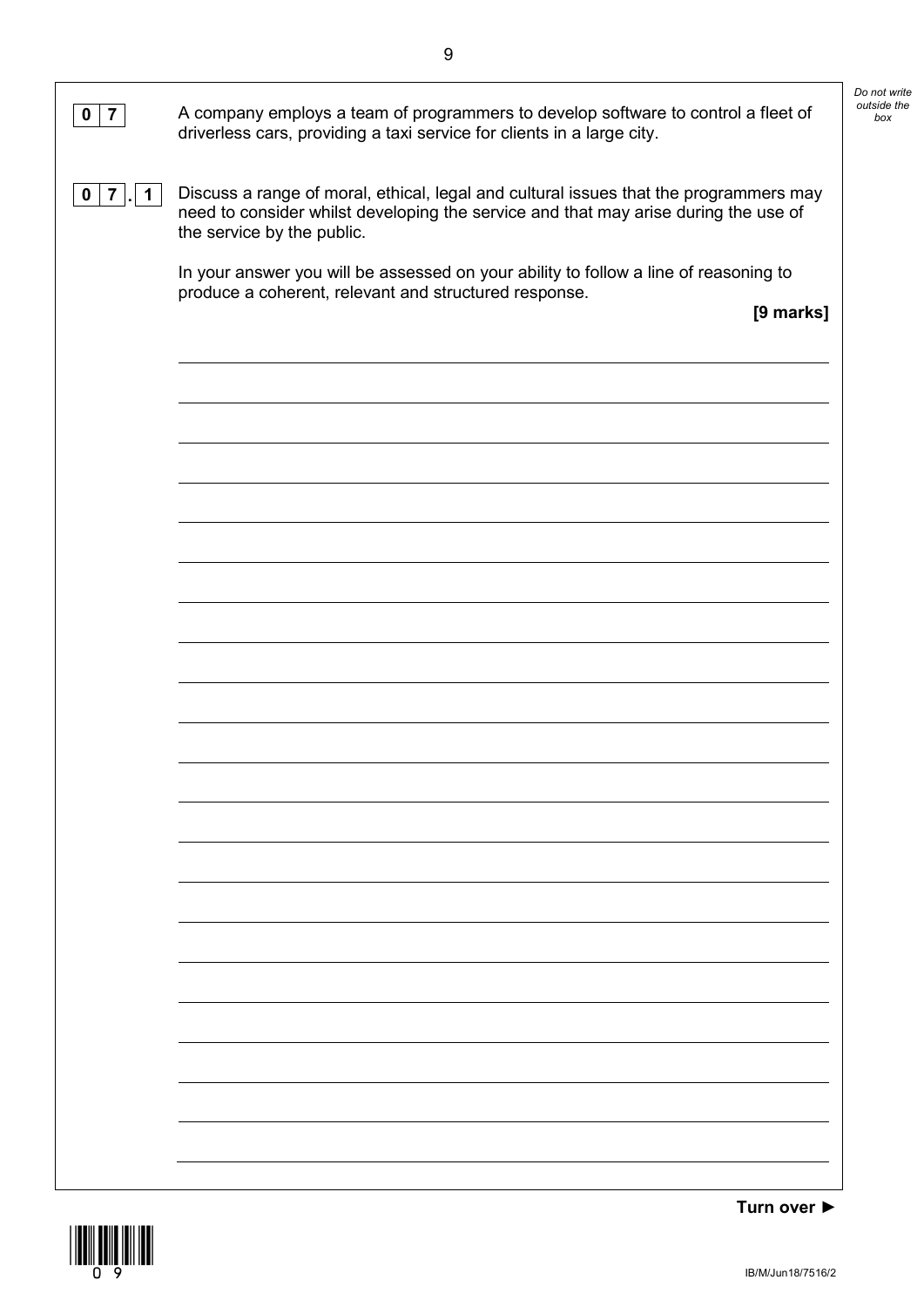

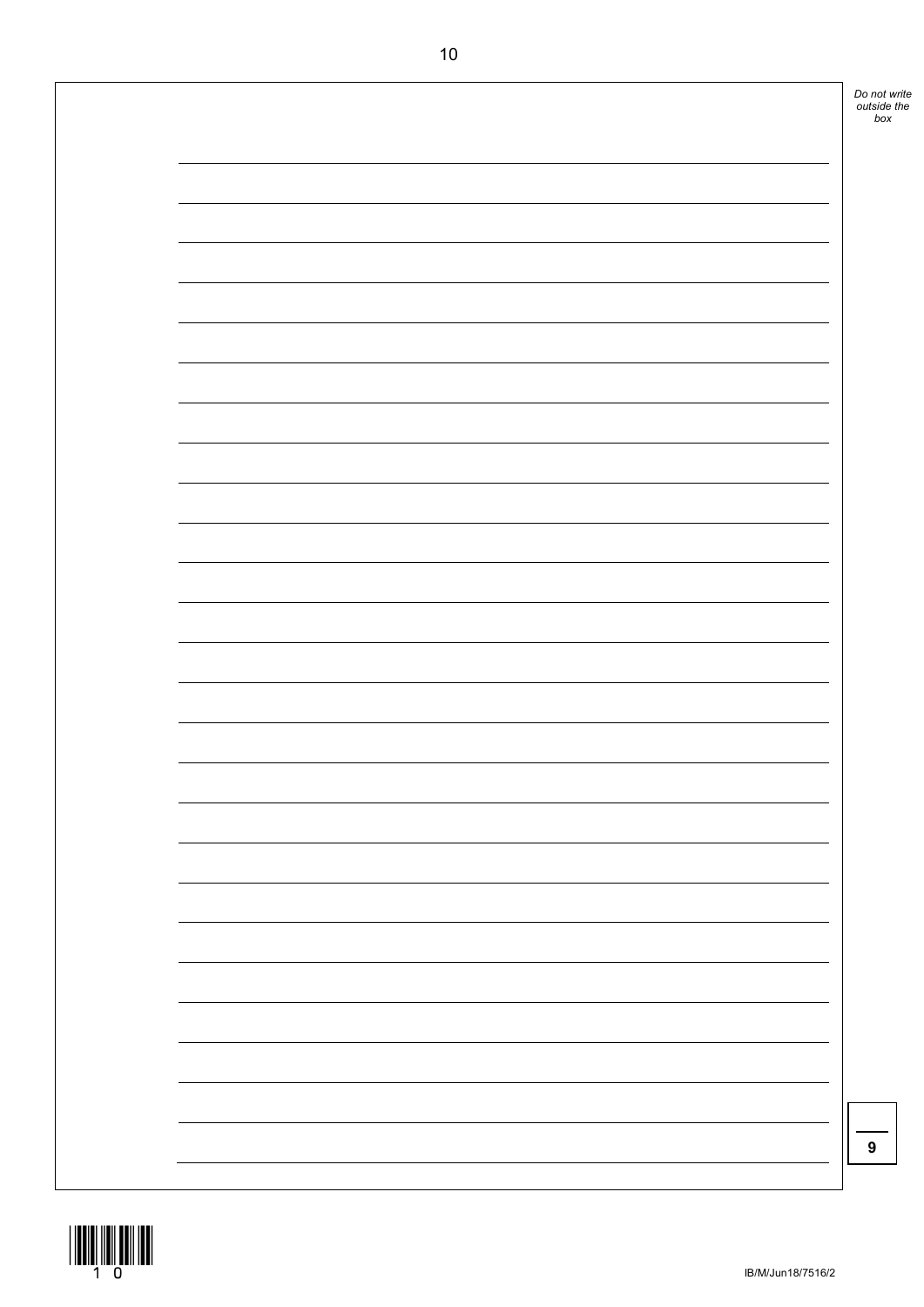| $\mathbf{2}$<br>$\overline{7}$<br>$\mathbf 0$ | Cameras within the taxi take still images once every second for security purposes.<br>The images are compressed using run-length encoding and stored on a flash memory<br>card within the camera. | Do not write<br>outside the<br>box |
|-----------------------------------------------|---------------------------------------------------------------------------------------------------------------------------------------------------------------------------------------------------|------------------------------------|
|                                               | Describe how a digital image could be captured by a digital camera and compressed<br>using run-length encoding.                                                                                   |                                    |
|                                               | [6 marks]                                                                                                                                                                                         |                                    |
|                                               |                                                                                                                                                                                                   |                                    |
|                                               |                                                                                                                                                                                                   |                                    |
|                                               |                                                                                                                                                                                                   |                                    |
|                                               |                                                                                                                                                                                                   |                                    |
|                                               |                                                                                                                                                                                                   |                                    |
|                                               |                                                                                                                                                                                                   |                                    |
|                                               |                                                                                                                                                                                                   |                                    |
|                                               |                                                                                                                                                                                                   |                                    |
|                                               |                                                                                                                                                                                                   |                                    |
|                                               |                                                                                                                                                                                                   |                                    |
|                                               |                                                                                                                                                                                                   |                                    |
|                                               |                                                                                                                                                                                                   |                                    |
|                                               |                                                                                                                                                                                                   |                                    |
|                                               |                                                                                                                                                                                                   |                                    |
|                                               |                                                                                                                                                                                                   |                                    |
|                                               |                                                                                                                                                                                                   |                                    |
|                                               |                                                                                                                                                                                                   | 6                                  |
|                                               |                                                                                                                                                                                                   |                                    |
|                                               | Turn over $\blacktriangleright$                                                                                                                                                                   |                                    |

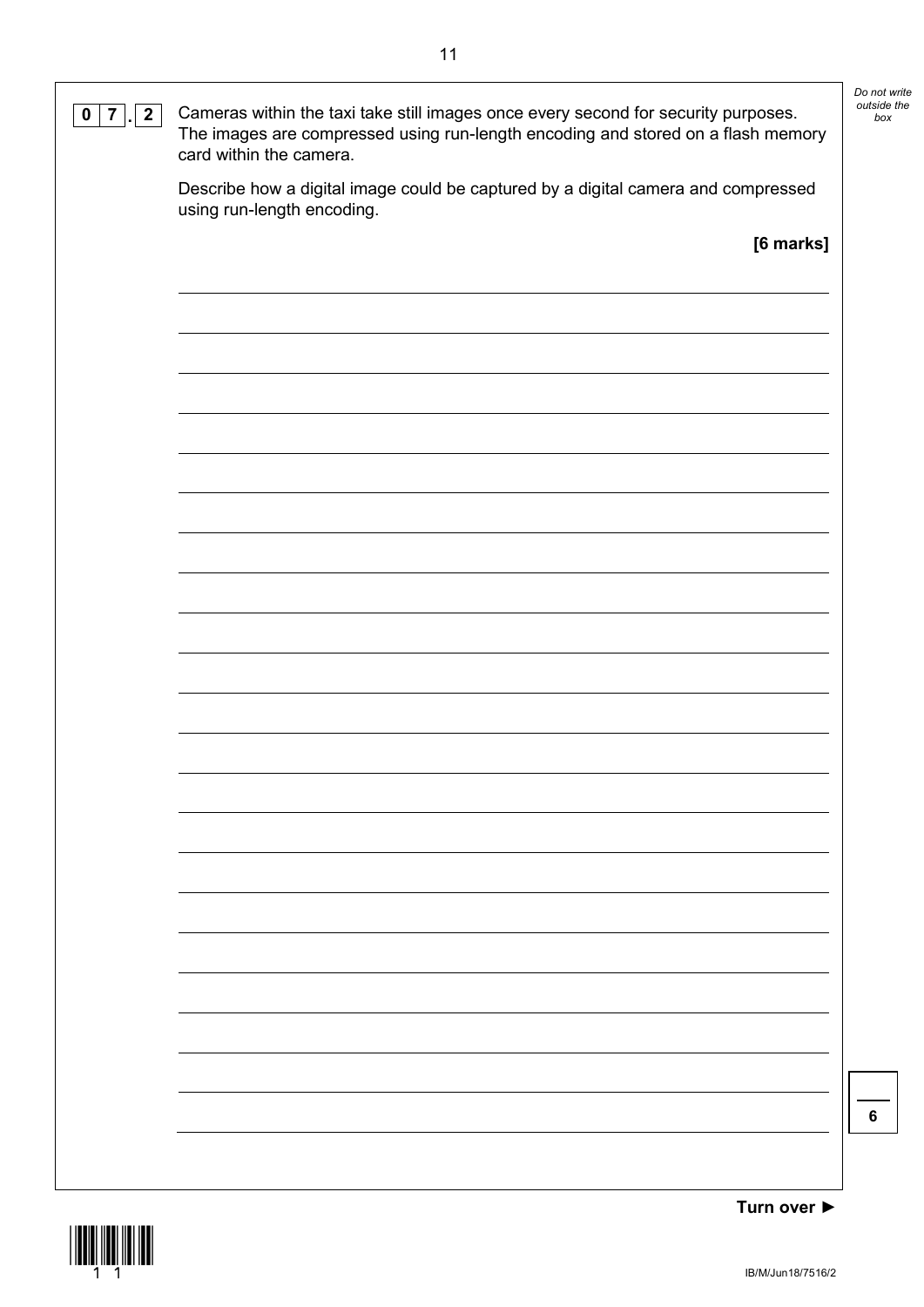| 8<br>$\mathbf 0$                | A network with a physical star topology can have a logical bus topology.         |           | Do not write<br>outside the<br>box |
|---------------------------------|----------------------------------------------------------------------------------|-----------|------------------------------------|
| 8<br>$\mathbf 1$<br>$\mathbf 0$ | Describe the difference between a physical and a logical topology.               | [2 marks] |                                    |
|                                 |                                                                                  |           |                                    |
|                                 |                                                                                  |           |                                    |
|                                 |                                                                                  |           |                                    |
|                                 | ,我们也不会有什么。""我们的人,我们也不会有什么?""我们的人,我们也不会有什么?""我们的人,我们也不会有什么?""我们的人,我们也不会有什么?""我们的人 |           |                                    |
| $\vert$ 2<br> 8 <br>$\mathbf 0$ | Explain the operation of a physical star topology.                               | [2 marks] |                                    |
|                                 |                                                                                  |           |                                    |
|                                 |                                                                                  |           |                                    |
|                                 |                                                                                  |           |                                    |
|                                 |                                                                                  |           |                                    |
|                                 |                                                                                  |           |                                    |
|                                 |                                                                                  |           |                                    |
|                                 |                                                                                  |           |                                    |
|                                 |                                                                                  |           |                                    |
|                                 |                                                                                  |           |                                    |



 $\mathbf{I}$ 

*Do not write*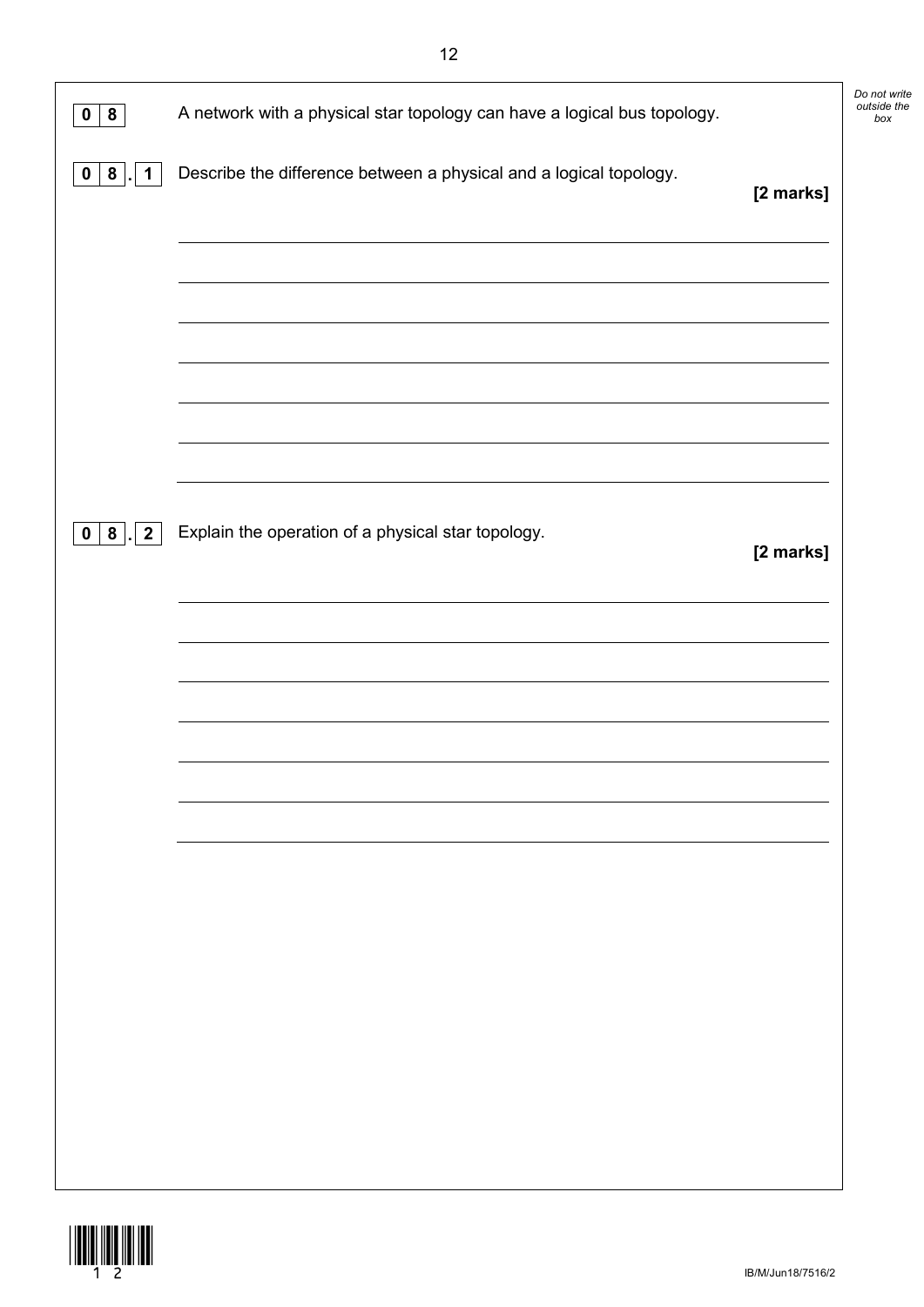|                                                | A new bank is setting up an internal network.                                                                                                                                                                                                          |           |
|------------------------------------------------|--------------------------------------------------------------------------------------------------------------------------------------------------------------------------------------------------------------------------------------------------------|-----------|
| $\vert 8 \vert . \vert 3 \vert$<br>$\mathbf 0$ | Two types of networking are client-server and peer-to-peer. With reference to the<br>needs of the bank and the properties of the two types of networking, explain why the<br>bank should implement a client-server rather than a peer-to-peer network. |           |
|                                                |                                                                                                                                                                                                                                                        | [6 marks] |
|                                                |                                                                                                                                                                                                                                                        |           |
|                                                |                                                                                                                                                                                                                                                        |           |
|                                                |                                                                                                                                                                                                                                                        |           |
|                                                |                                                                                                                                                                                                                                                        |           |
|                                                |                                                                                                                                                                                                                                                        |           |
|                                                |                                                                                                                                                                                                                                                        |           |
|                                                |                                                                                                                                                                                                                                                        |           |
|                                                |                                                                                                                                                                                                                                                        |           |
|                                                |                                                                                                                                                                                                                                                        |           |
|                                                |                                                                                                                                                                                                                                                        |           |
|                                                |                                                                                                                                                                                                                                                        |           |
|                                                |                                                                                                                                                                                                                                                        |           |
|                                                |                                                                                                                                                                                                                                                        |           |
|                                                |                                                                                                                                                                                                                                                        |           |
|                                                |                                                                                                                                                                                                                                                        |           |
|                                                |                                                                                                                                                                                                                                                        |           |
|                                                |                                                                                                                                                                                                                                                        |           |
|                                                |                                                                                                                                                                                                                                                        |           |
|                                                |                                                                                                                                                                                                                                                        |           |
|                                                |                                                                                                                                                                                                                                                        |           |
|                                                |                                                                                                                                                                                                                                                        |           |
|                                                |                                                                                                                                                                                                                                                        |           |
|                                                |                                                                                                                                                                                                                                                        |           |
|                                                |                                                                                                                                                                                                                                                        |           |

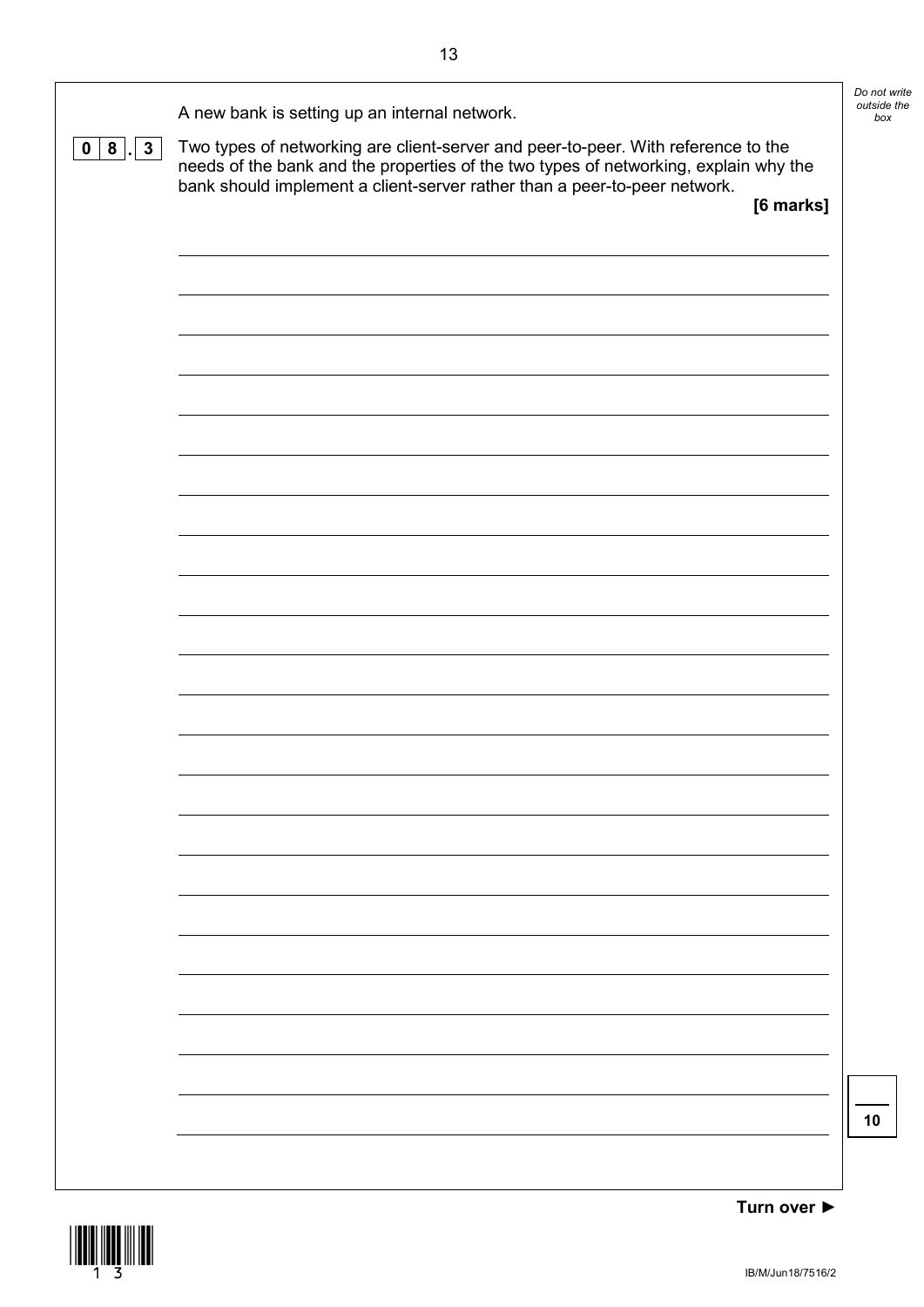

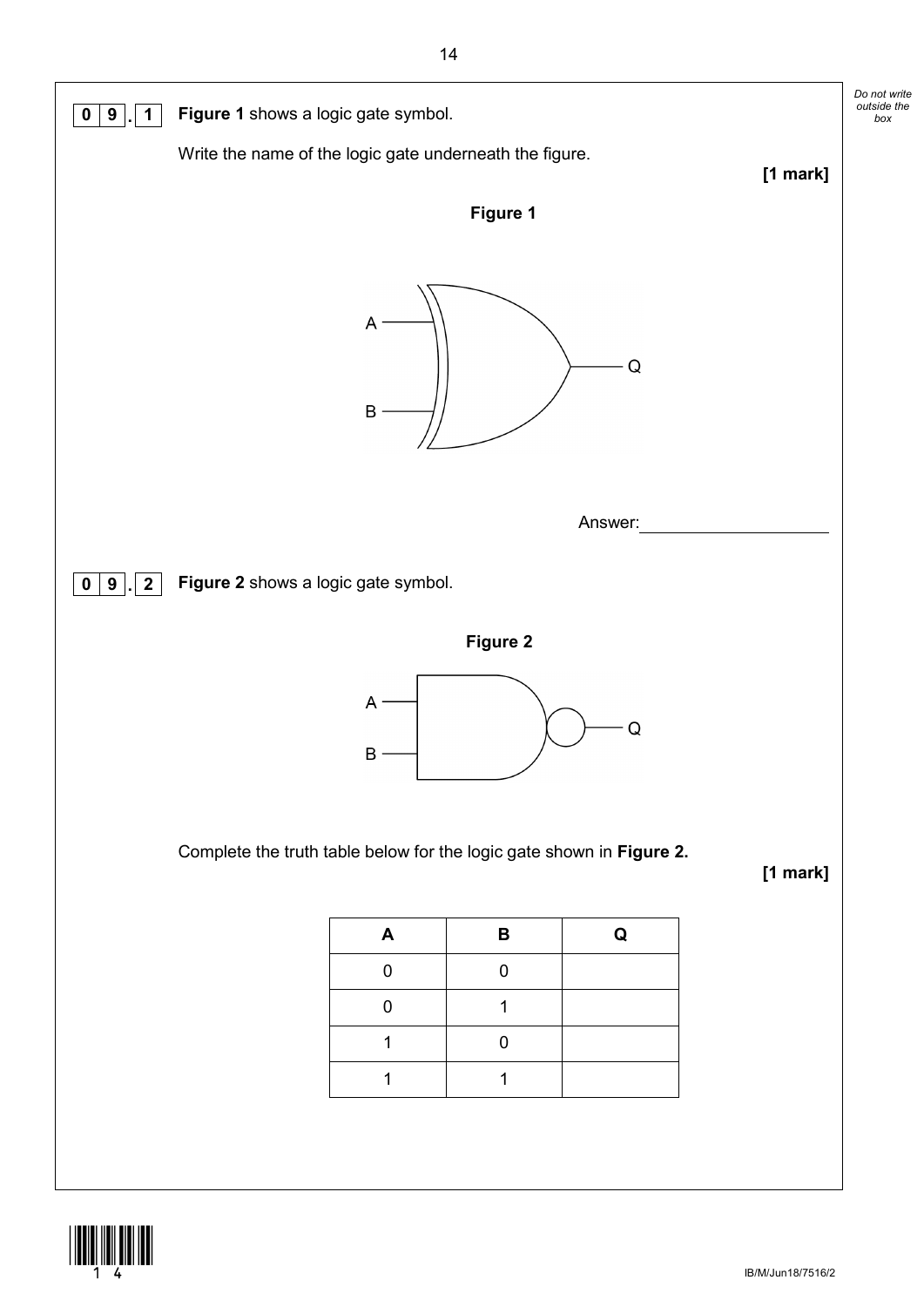

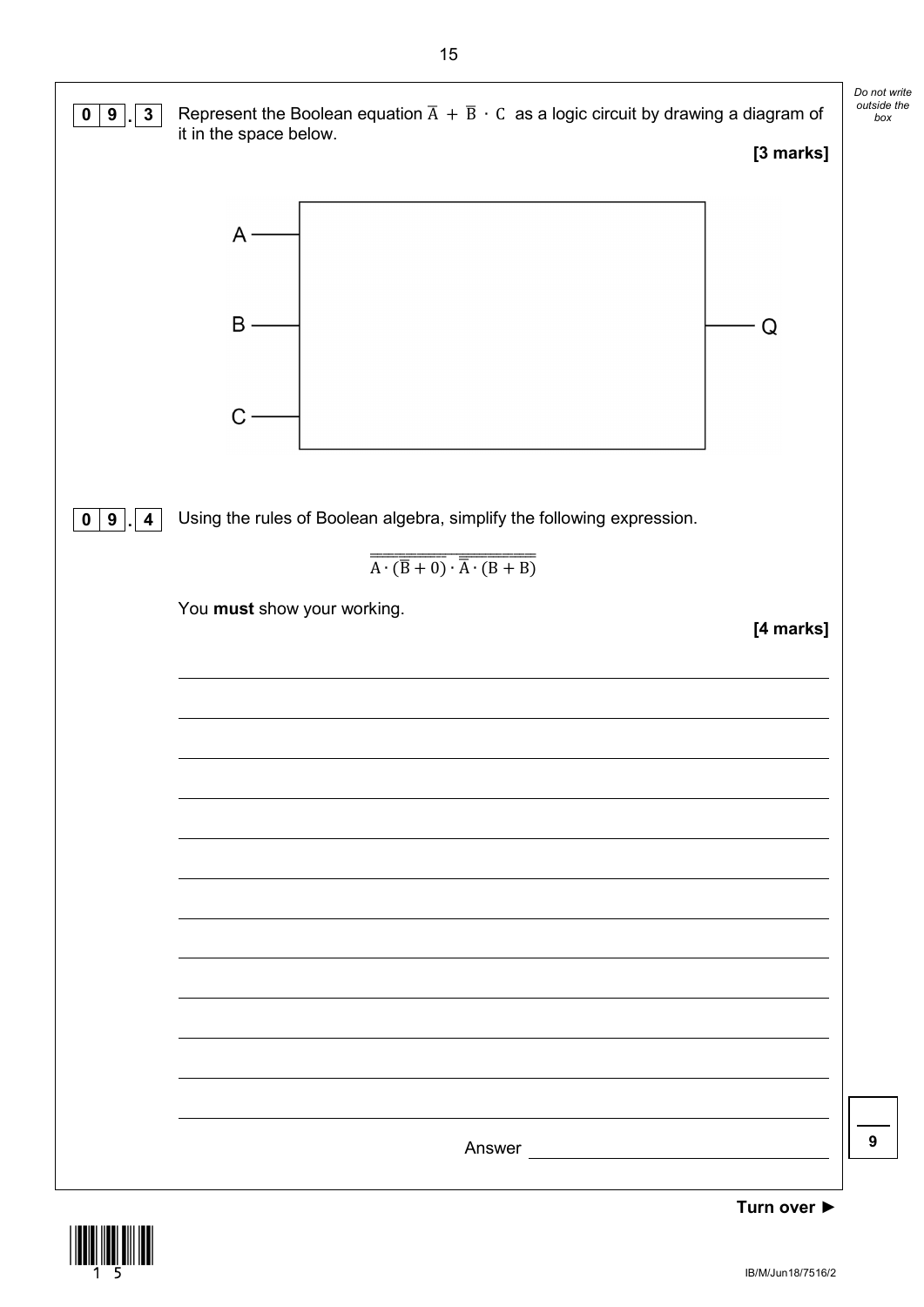| $\mathbf 0$<br>$\mathbf 1$                | Table 3 - standard AQA assembly language instruction set. This should be used |  |
|-------------------------------------------|-------------------------------------------------------------------------------|--|
| to answer question part $ 1 0 $ .         |                                                                               |  |
|                                           |                                                                               |  |
| LDR Rd, <memory ref=""></memory>          | Load the value stored in the memory location specified by                     |  |
|                                           | <memory ref=""> into register d.</memory>                                     |  |
| STR Rd, <memory ref=""></memory>          | Store the value that is in register $d$ into the memory location              |  |
|                                           | specified by <memory ref="">.</memory>                                        |  |
| ADD Rd, Rn, <operand2></operand2>         | Add the value specified in <operand2> to the value in register</operand2>     |  |
|                                           | n and store the result in register $d$ .                                      |  |
| SUB Rd, Rn, <operand2></operand2>         | Subtract the value specified by <operand2> from the value in</operand2>       |  |
|                                           | register $n$ and store the result in register $d$ .                           |  |
| MOV Rd, <operand2></operand2>             | Copy the value specified by $\langle$ operand2> into register d.              |  |
| CMP Rn, <operand2></operand2>             | Compare the value stored in register $n$ with the value specified             |  |
|                                           | by $<$ operand2>.                                                             |  |
| B <label></label>                         | Always branch to the instruction at position <label> in the</label>           |  |
|                                           | program.                                                                      |  |
| B <condition> <label></label></condition> | Branch to the instruction at position <label> if the last</label>             |  |
|                                           | comparison met the criterion specified by <condition>.</condition>            |  |
|                                           | Possible values for <condition> and their meanings are:</condition>           |  |
|                                           | $EQ$ : equal to<br>NE: not equal to                                           |  |
|                                           | LT: less than<br>GT: greater than                                             |  |
| AND Rd, Rn, <operand2></operand2>         | Perform a bitwise logical AND operation between the value in                  |  |
|                                           | register n and the value specified by <operand2> and store</operand2>         |  |
|                                           | the result in register $d$ .                                                  |  |
| ORR Rd, Rn, <operand2></operand2>         | Perform a bitwise logical OR operation between the value in                   |  |
|                                           | register n and the value specified by <operand2> and store</operand2>         |  |
|                                           | the result in register $d$ .                                                  |  |
| EOR Rd, Rn, <operand2></operand2>         | Perform a bitwise logical XOR (exclusive or) operation between                |  |
|                                           | the value in register $n$ and the value specified by $\langle$ operand2>      |  |
|                                           | and store the result in register $d$ .                                        |  |
| MVN Rd, <operand2></operand2>             | Perform a bitwise logical NOT operation on the value specified                |  |
|                                           | by <operand2> and store the result in register d.</operand2>                  |  |
| LSL Rd, Rn, <operand2></operand2>         | Logically shift left the value stored in register $n$ by the number           |  |
|                                           | of bits specified by <operand2> and store the result in register</operand2>   |  |
|                                           | d.                                                                            |  |
| LSR Rd, Rn, <operand2></operand2>         | Logically shift right the value stored in register $n$ by the number          |  |
|                                           | of bits specified by <operand2> and store the result in register</operand2>   |  |
|                                           | d.                                                                            |  |
| HALT                                      | Stops the execution of the program.                                           |  |
|                                           |                                                                               |  |

**Labels**: A label is placed in the code by writing an identifier followed by a colon (:). To refer to a label, the identifier of the label is placed after the branch instruction.

#### **Interpretation of <operand2>**

<operand2> can be interpreted in two different ways, depending on whether the first character is a # or an R:

- $\bullet$  # Use the decimal value specified after the  $\#$ , eg  $\#25$  means use the decimal value 25.
- $Rm Use$  the value stored in register m, eg R6 means use the value stored in register 6.

The available general purpose registers that the programmer can use are numbered 0 to 12.

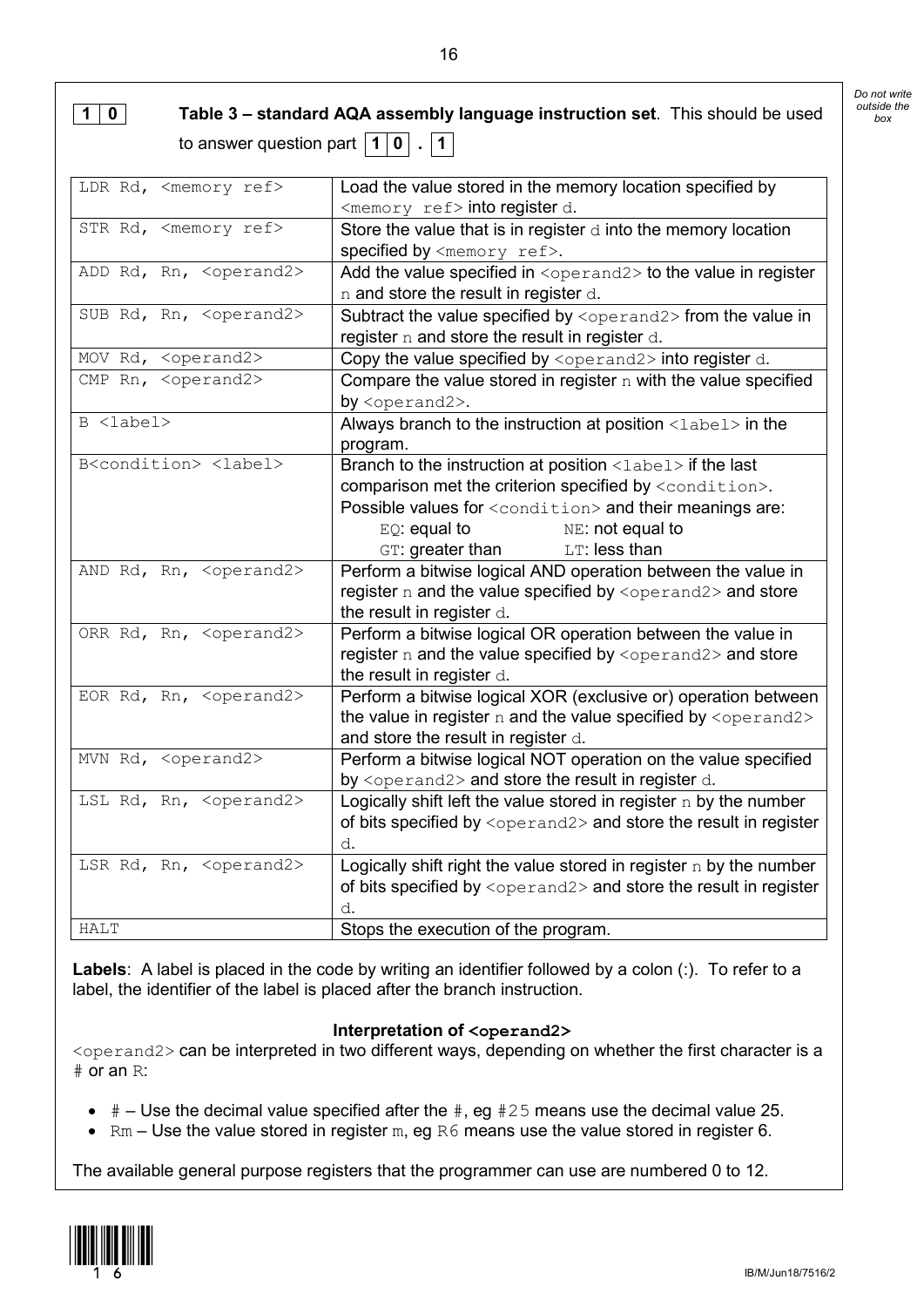| Figure 3 shows an incomplete assembly language program, intended to perform |                                                                                                                                                                                                                                                                                                                                          |               |  | Do not write<br>outside the<br>box |
|-----------------------------------------------------------------------------|------------------------------------------------------------------------------------------------------------------------------------------------------------------------------------------------------------------------------------------------------------------------------------------------------------------------------------------|---------------|--|------------------------------------|
|                                                                             | integer division by 10.                                                                                                                                                                                                                                                                                                                  |               |  |                                    |
|                                                                             | The program decrements the value in R1 in steps of 10 until the value stored in R1 is<br>less than 10. Each time that the value in R1 is decreased by 10 the value in R3 is<br>increased by 1. For example, if R1 started at 43 the sequence of numbers stored in<br>R1 would be 43, 33, 23, 13, 3 and the final value in R3 would be 4. |               |  |                                    |
| $\mathbf 0$<br>1                                                            | Complete the program in Figure 3.                                                                                                                                                                                                                                                                                                        |               |  |                                    |
|                                                                             | You should assume that R1 has already been assigned a value to divide.                                                                                                                                                                                                                                                                   |               |  |                                    |
|                                                                             | You may not need to use all four lines for your solution and you should not write more<br>than one instruction per line.<br>[4 marks]                                                                                                                                                                                                    |               |  |                                    |
|                                                                             |                                                                                                                                                                                                                                                                                                                                          |               |  |                                    |
|                                                                             |                                                                                                                                                                                                                                                                                                                                          | Figure 3      |  |                                    |
|                                                                             |                                                                                                                                                                                                                                                                                                                                          | MOV $R3$ , #0 |  |                                    |
|                                                                             | loopstart:                                                                                                                                                                                                                                                                                                                               | CMP R1, #10   |  |                                    |
|                                                                             |                                                                                                                                                                                                                                                                                                                                          |               |  |                                    |
|                                                                             |                                                                                                                                                                                                                                                                                                                                          |               |  |                                    |
|                                                                             |                                                                                                                                                                                                                                                                                                                                          |               |  |                                    |
|                                                                             |                                                                                                                                                                                                                                                                                                                                          |               |  |                                    |
|                                                                             | end:                                                                                                                                                                                                                                                                                                                                     | HALT          |  |                                    |
|                                                                             |                                                                                                                                                                                                                                                                                                                                          |               |  |                                    |
|                                                                             |                                                                                                                                                                                                                                                                                                                                          |               |  |                                    |
|                                                                             | Turn over for the next question                                                                                                                                                                                                                                                                                                          |               |  |                                    |
|                                                                             |                                                                                                                                                                                                                                                                                                                                          |               |  |                                    |
|                                                                             |                                                                                                                                                                                                                                                                                                                                          |               |  |                                    |
|                                                                             |                                                                                                                                                                                                                                                                                                                                          |               |  |                                    |
|                                                                             |                                                                                                                                                                                                                                                                                                                                          |               |  |                                    |
|                                                                             |                                                                                                                                                                                                                                                                                                                                          |               |  |                                    |

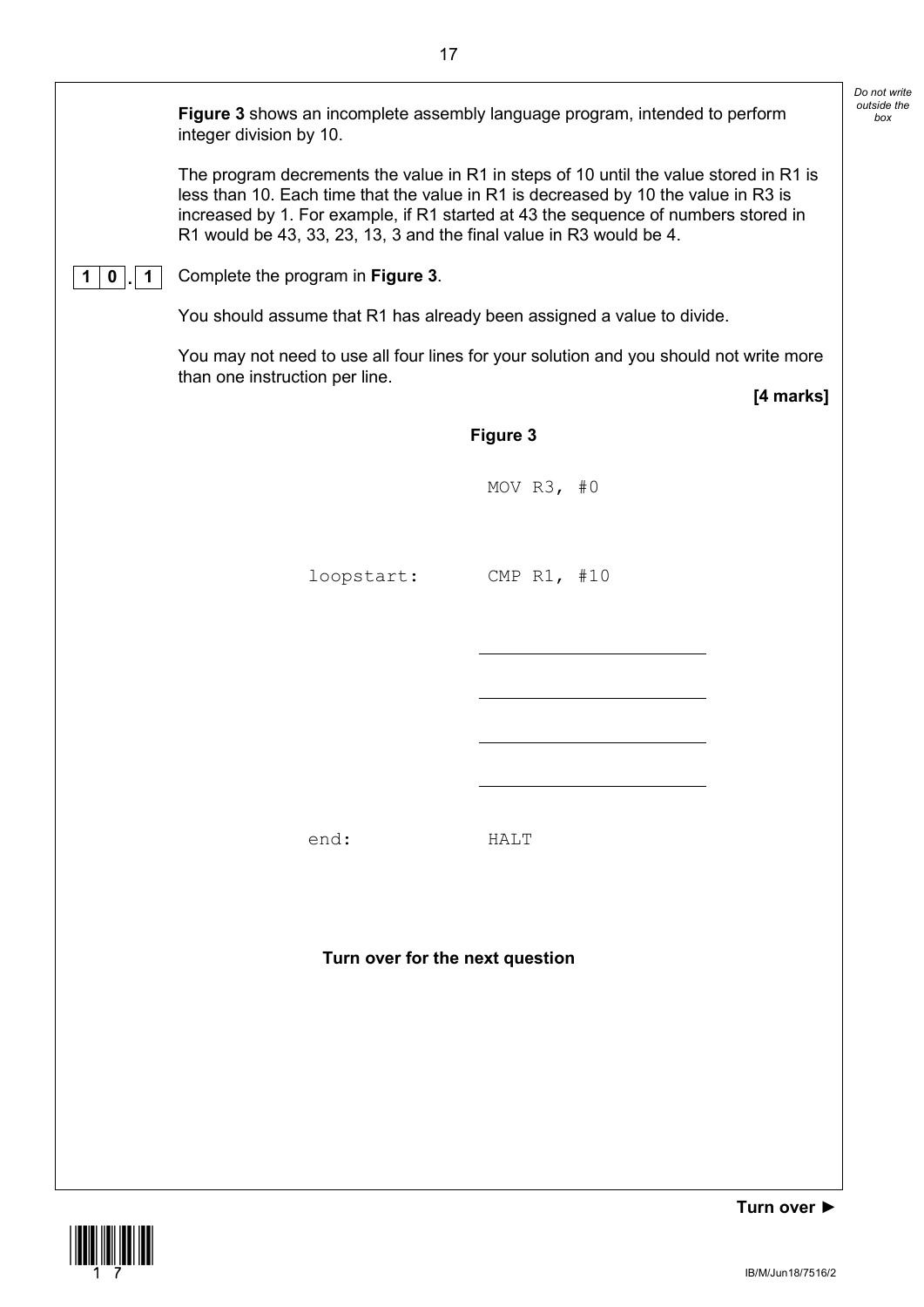|                   | modes represented by a single bit, as shown in Figure 4 below.                                                                           | A processor supports 32 different basic machine code operations, and two addressing                                                                                    | Do not write<br>outside the<br>box |
|-------------------|------------------------------------------------------------------------------------------------------------------------------------------|------------------------------------------------------------------------------------------------------------------------------------------------------------------------|------------------------------------|
|                   | Figure 4                                                                                                                                 |                                                                                                                                                                        |                                    |
|                   | <b>Opcode</b><br>Basic machine<br>Addressing<br>operation<br>mode                                                                        | Operand                                                                                                                                                                |                                    |
|                   | $\mathbf 0$<br>$\mathbf 0$<br>$\mathbf 0$<br>$\mathbf 1$<br>1<br>$\mathbf 0$                                                             | 0<br>0<br>1<br>1<br>1<br>0<br>1<br>0<br>1                                                                                                                              |                                    |
| $\mathbf{2}$<br>0 | How many different opcodes is the machine potentially capable of supporting?                                                             | $[1$ mark]                                                                                                                                                             |                                    |
| 3<br>0            | location which contains the data to process.                                                                                             | In direct addressing, the value stored in the operand is the address of the memory<br>In direct addressing mode, how many memory locations could a processor that used |                                    |
|                   | the instruction format described in Figure 4 potentially make use of?                                                                    | $[1$ mark]                                                                                                                                                             | 6                                  |
| $\mathbf 1$<br>1. | whilst others produce executable code.<br>Explain why some compilers produce bytecode as the final output instead of<br>executable code. | Some compilers produce intermediate code such as bytecode as their final output                                                                                        |                                    |
|                   |                                                                                                                                          | $[1$ mark]                                                                                                                                                             |                                    |
|                   |                                                                                                                                          |                                                                                                                                                                        |                                    |
|                   |                                                                                                                                          |                                                                                                                                                                        |                                    |
|                   |                                                                                                                                          |                                                                                                                                                                        |                                    |
|                   |                                                                                                                                          |                                                                                                                                                                        |                                    |
|                   |                                                                                                                                          |                                                                                                                                                                        |                                    |

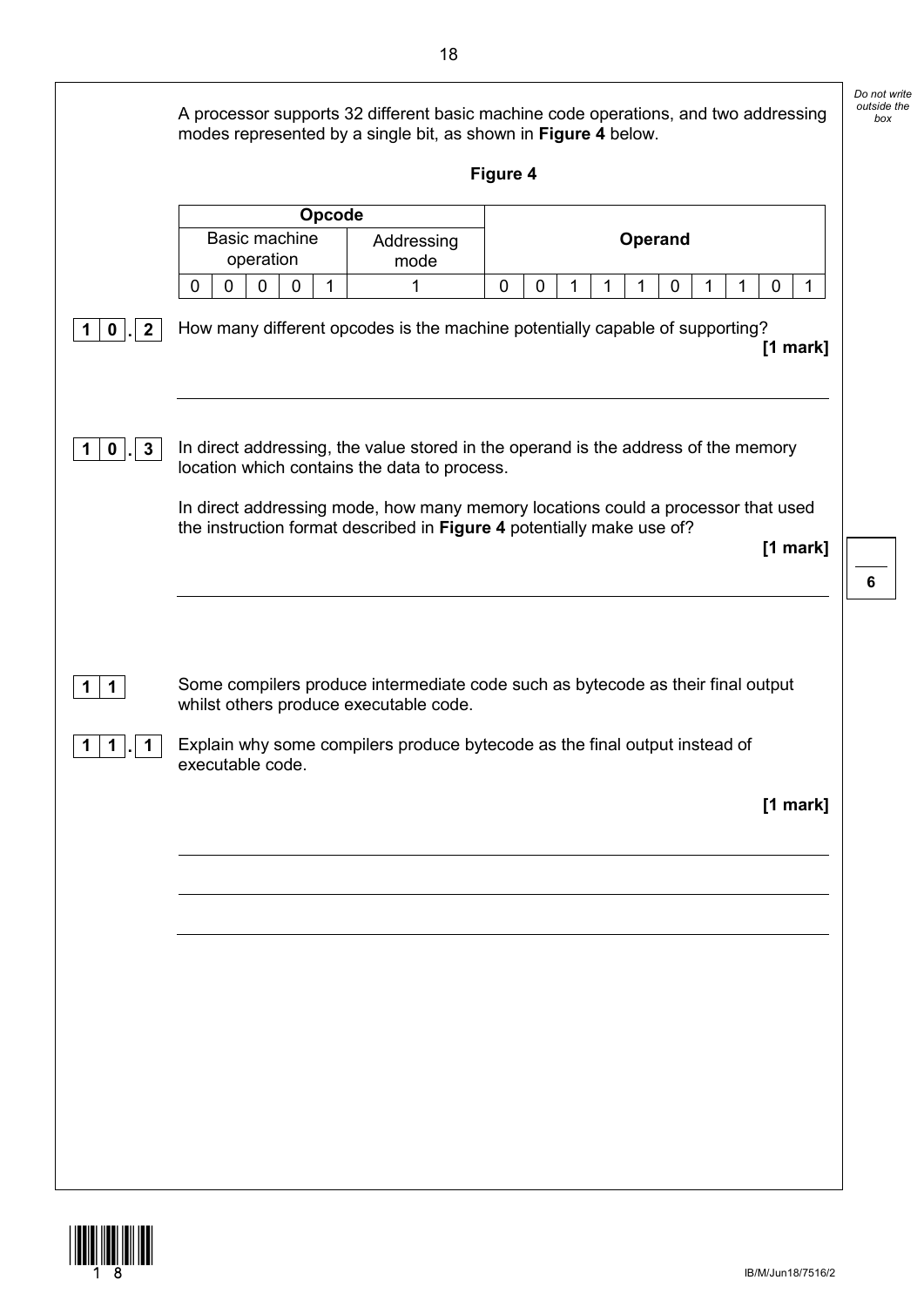| 2 <sup>1</sup><br>$\mathbf{1}$<br>1.      | Describe how bytecode programs are executed after the bytecode has been<br>produced. |           | Do not write<br>outside the<br>box |
|-------------------------------------------|--------------------------------------------------------------------------------------|-----------|------------------------------------|
|                                           |                                                                                      | [2 marks] |                                    |
|                                           |                                                                                      |           |                                    |
|                                           |                                                                                      |           |                                    |
|                                           |                                                                                      |           |                                    |
|                                           |                                                                                      |           |                                    |
|                                           |                                                                                      |           |                                    |
| 3 <sup>1</sup><br>$1$ .<br>1 <sup>1</sup> | Explain what is meant by the term imperative high-level language.                    | [2 marks] |                                    |
|                                           |                                                                                      |           |                                    |
|                                           |                                                                                      |           |                                    |
|                                           |                                                                                      |           |                                    |
|                                           |                                                                                      |           | 5                                  |
|                                           |                                                                                      |           |                                    |
| Turn over for the next question           |                                                                                      |           |                                    |
|                                           |                                                                                      |           |                                    |
|                                           |                                                                                      |           |                                    |
|                                           |                                                                                      |           |                                    |
|                                           |                                                                                      |           |                                    |
|                                           |                                                                                      |           |                                    |
|                                           |                                                                                      |           |                                    |

19